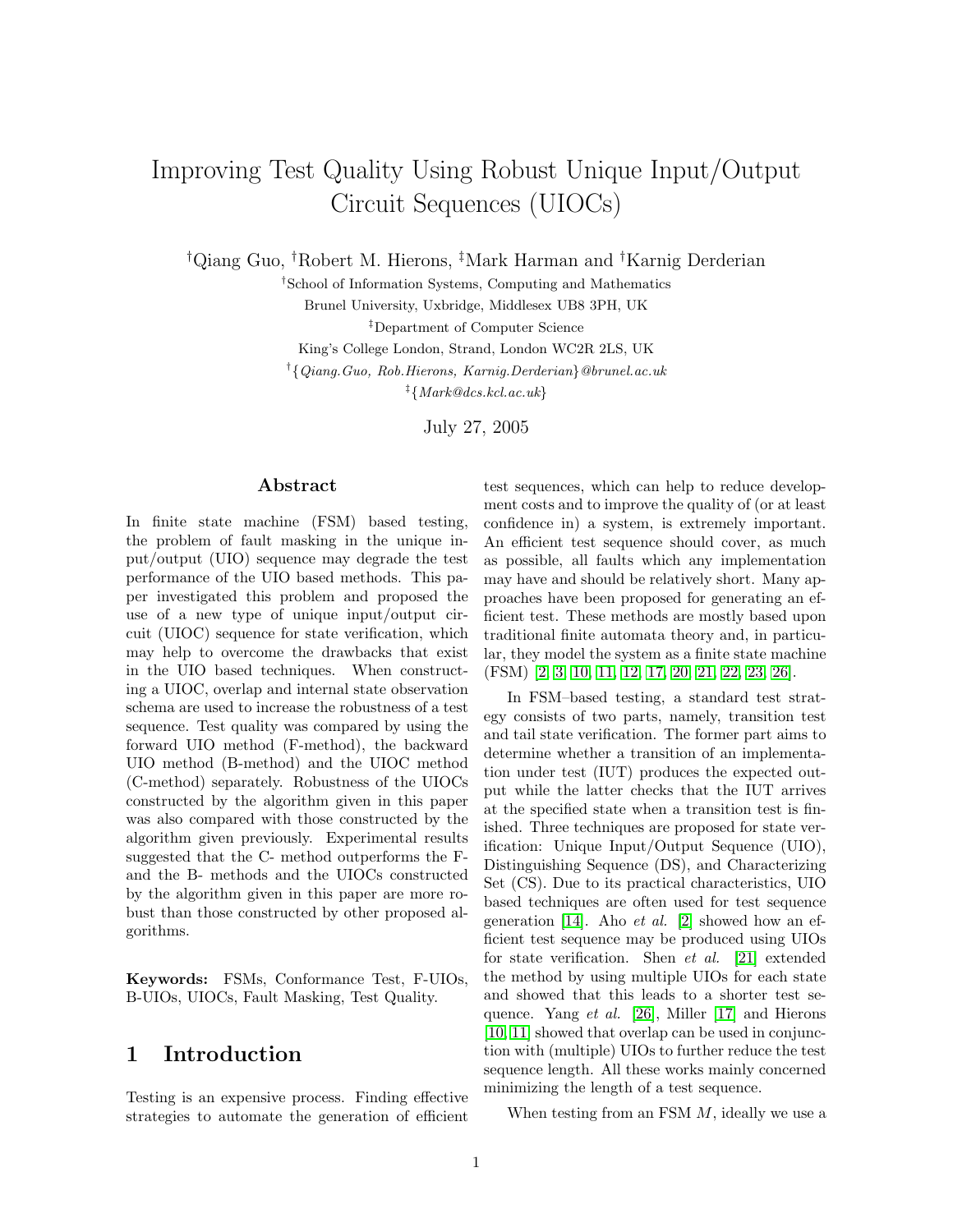complete test sequence: a test sequence that aims to determine correctness if the number of states of the IUT does not exceed some predetermined bound. However, all approaches to generating a complete test sequence either rely on the existence of a distinguishing sequence for  $M$  [\[8,](#page-12-10) [9,](#page-12-11) [25\]](#page-12-12), assume that the IUT has a reliable reset [\[4\]](#page-11-2), or produce a test sequence whose size is exponential in terms of the number of states of  $M$  [\[19\]](#page-12-13). However, an FSM need not have a distinguishing sequence and often the IUT does not have a reliable reset and there has thus been much interest in alternative test techniques, often based on UIOs.

Sidhu et al.  $[20]$  concluded that the U-, D-, and W-methods produce identical fault coverage and ensure the detection of all faults. However, this conclusion was challenged by Chan et al., arguing that the problems of fault masking in UIOs may degrade the performance of UIO based methods. In their paper [\[3\]](#page-11-1), Chan et al. showed that U- and D-methods produce identical fault coverage only when UIOs generated from the specification FSM can identify the corresponding states in the IUT as well. A UIO may lose its property of uniqueness in some faulty implementations, which leads to the failure of corresponding state verification. To overcome these problems, Chan et al. proposed the UIOv method where all UIOs are checked first for their uniqueness in the IUT before being selected for test sequence generation. Although this operation helps to improve the test quality, it might significantly increase the test cost. Meanwhile, in a system without reset function, it might also make the procedure of testing discontinuous. Naik [\[18\]](#page-12-14) further studied the problems and pointed out that a fault in a UIO can be masked either by some erroneous outputs or by an incorrect state transfer. In order to enhance the ability of UIOs to resist fault masking, he suggested that, when generating a test sequence those UIOs with maximal strength should be considered first. He also proposed an algorithm to construct UIOs with high strength. This method can effectively reduce the chance that faults are masked by error outputs, but might lack the ability to handle the situation that faults are masked by incorrect state transitions.

Shen et al. [\[22\]](#page-12-6) showed that using a backward UIO (B-UIO) in a transition test helps to improve test quality. By applying a B-UIO, the initial state of the transition is also verified. All states in B-UIO method are verified twice. The test quality is therefore improved. However, the use of B-UIOs can also lead to some problems. These are discussed in section [3.](#page-3-0) In [\[23\]](#page-12-7), Shen et al. extended the work by using unique input/output circuit sequences (UIOCs) for state verification. A UIOC was constructed by using a F-UIO and a B-UIO for a state. If the F-UIO and the B-UIO do not naturally form a circuit (the tail state of the F-UIO is not the initial state of the B-UIO), a transfer sequence will be added to complete it. This operation may give rise to some problems. If the gap between the tail state of the F-UIO and the initial state of the B-UIO is too long (needs a long transfer sequence), the operation may reduce the robustness of the UIOC for verification.

This paper investigated the problem of fault masking in UIOs and proposed the use of a new type of unique input/output circuit sequence (UIOC) for state verification to overcome the problem. UIOCs themselves are particular types of UIOs where the ending states are the same as their initial states. When constructing a UIOC, by further checking the tail state and by using overlap or internal state observation scheme, the fault types of UIOs discussed in section [3](#page-3-0) can be avoided, which makes the UIO more robust. Based on rural Chinese postman algorithm and UIOCs for state verification, a new approach is proposed for generating a more robust test sequence. An approach is also suggested for the construction of B-UIOs. Test performance among F-UIO, B-UIO and F-UIO, and UIOC based methods is compared through a set of experiments. The relative robustness of the UIOCs constructed by the algorithm given in this paper and those constructed by the algorithm given in [\[23\]](#page-12-7) are also experimentally compared.

The rest of this paper is organised as follows: section [2](#page-1-0) presents the basic definitions and notations regarding finite state machines; section [3](#page-3-0) discusses the problems associated with F-UIOs and B-UIOs; section [4](#page-4-0) introduces the proposed methods that aim to overcome these problems; section [5](#page-8-0) presents the experimental results. Finally, conclusions are drawn in section [6.](#page-11-3)

# <span id="page-1-0"></span>2 Preliminaries

#### 2.1 Finite State Machines

A deterministic FSM M is defined as a quintuple  $(I, O, S, \delta, \lambda)$  where  $I, O$ , and S are finite and nonempty sets of input symbols, output symbols, and states, respectively;  $\delta : S \times I \longrightarrow S$  is the state transition function; and  $\lambda : S \times I \longrightarrow O$  is the output function. If the machine receives an input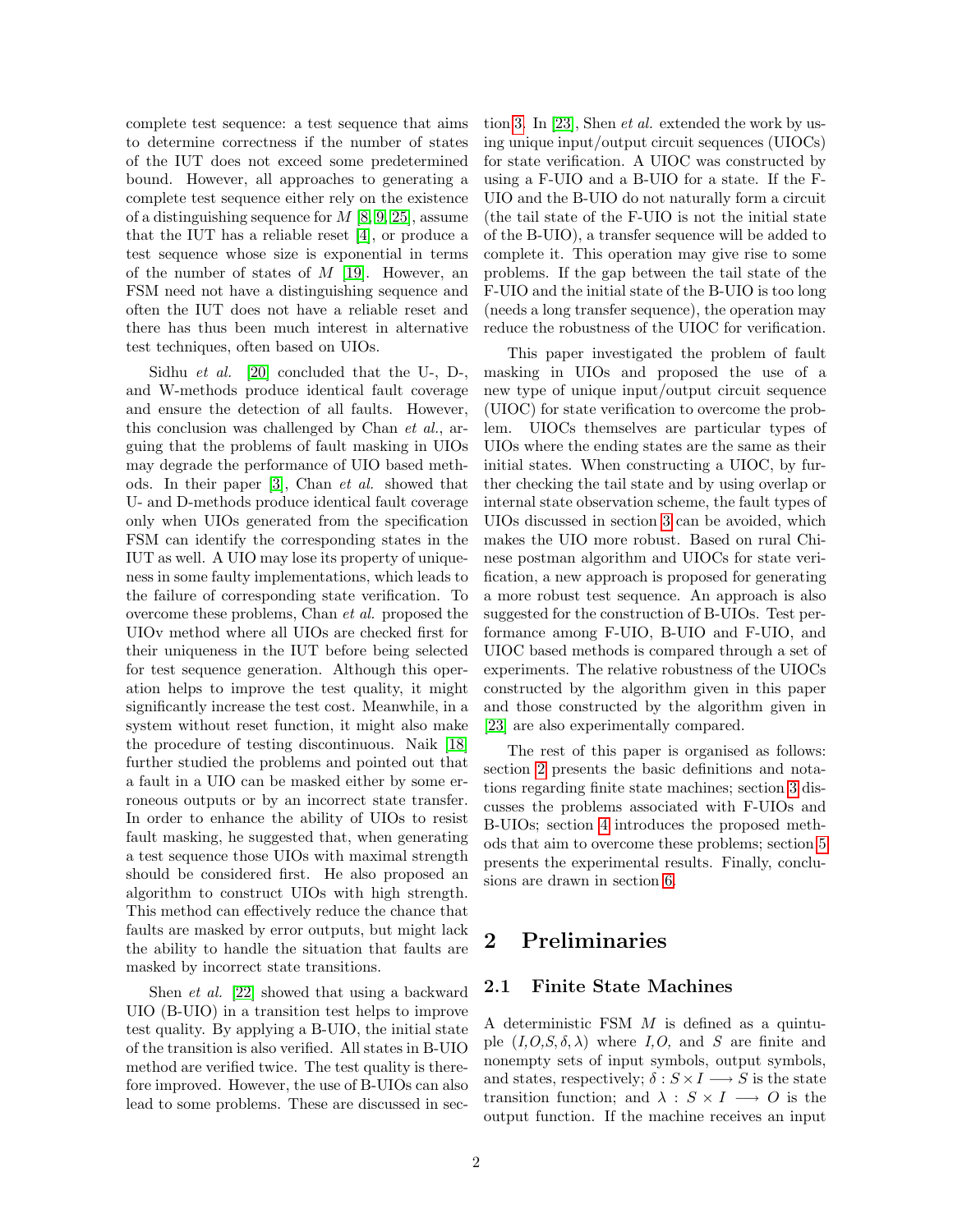$a \in I$  when in state  $s \in S$ , it moves to the state  $\delta(s, a)$  and produces output  $\lambda(s, a)$ . Functions  $\delta$ and  $\lambda$  can be extended to take input sequences in the usual way.

Two states  $s_i$  and  $s_j$  are said to be *equivalent* if and only if for every input sequence  $\alpha \in I^*$ the machine produces the same output sequence, i.e.,  $\lambda(s_i, \alpha) = \lambda(s_j, \alpha)$ . Machines  $M_1$  and  $M_2$ are *equivalent* if and only if for every state in  $M_1$ there is a corresponding state in  $M_2$ , and vice versa. A machine is minimal (reduced) if and only if no two states are equivalent. It will be assumed that any FSM being considered is minimal since any (deterministic) FSM can be converted into an equivalent (deterministic) minimal FSM [\[13\]](#page-12-15). An FSM is *completely specified* if and only if for each state  $s_i$  and input a, there is a specified next state  $s_{i+1} = \delta(s_i, a)$ , and a specified output  $o_i = \lambda(s_i, a)$ . Otherwise, the machine is partially specified. An FSM is strongly connected if, given any ordered pair of states  $(s_i, s_j)$ , there is a sequence of transition that moves the FSM from  $s_i$  to  $s_j$ .

It will be assumed throughout this article that an FSM is deterministic, minimal, completely specified, and strongly connected.

#### 2.2 Conformance Testing

Given a specification FSM  $M$ , for which we have its complete transition diagram, and an implementation  $M'$ , for which we can only observe its I/O behaviour ("black box"), we want to test to determine whether the I/O behaviour of  $M'$  conforms to that of M. This is called conformance testing. A test sequence that solves this problem is called a checking sequence. I/O behavioural difference between specification and implementation can be caused by either an incorrect output (an output fault) or an earlier incorrect state transfer (a state transfer fault). The latter can be detected by adding the final state check after a transition test. Three techniques are proposed for state verification: Distinguishing Sequence (DS), Unique Input/Output (UIO) sequence and Characterizing Set (CS). Due to its practical characteristics, UIO is often used for test sequence generation [\[14\]](#page-12-9). Two kinds of UIO sequences can be used for state verification. A forward UIO (F-UIO) sequence provides evidence that the FSM starts from a known state while a backward UIO (B-UIO) sequence shows that the FSM arrives at a known state.

Definition 1 A forward UIO (F-UIO) sequence of

state  $s_i$  is an input/output sequence  $x/y$ , that may be observed from  $s_i$ , such that the output sequence produced by the machine in response to x from any other state is different from y, i.e.  $\lambda(s_i, x) = y$  and  $\lambda(s_i, x) \neq \lambda(s_j, x)$  for any  $i \neq j$ .

Definition 2 A Backward UIO (B-UIO) sequence of state  $s_i$  is an input/output sequence  $x/y$ , that can be observed only if the ending state of transitions is  $s_i$ , i.e.  $\forall s_j \ (s_j \in S)$ ,  $\lambda(s_j, x) = y \implies \delta(s_j, x) =$  $s_i$ .

When only F-UIOs are considered for test sequence generation, the method is called the F-UIO method, or simply F-method. A standard test strategy is:

- 1. Homing: Move  $M'$  to a transition's initial state s;
- 2. Output Check: Apply an input  $\alpha$  and compare the outputs generated by  $M$  and  $M'$  separately;
- 3. Tail State Verification: Using state verification techniques to check the final state. It also provides evidence that we are then in the correct state but this is explained below.

The first step is known as homing a machine to a desired initial state. This can be accomplished by using a homing sequence.

**Definition 3** A homing sequence  $H$  is an input sequence such that the output sequence on H uniquely determines the state reached after applying H.

The second step checks whether  $M'$  produces the desired output sequence. The last step checks whether M' is in the expected state  $s' = \delta(s, \alpha)$ . When both F-UIOs and B-UIOs are considered, the method is called the B-UIO method, or simply Bmethod. The test strategy is then:

- 1. Homing: Move  $M'$  to the initial state of the B-UIO;
- 2. Initial State Verification: Apply the B-UIO sequence to move  $M'$  to the initial state of a transition;
- 3. Output Check: Apply an input  $\alpha$  and compare the outputs generated by  $M$  and  $M'$  separately;
- 4. Tail State Verification: Apply F-UIO to check the final state.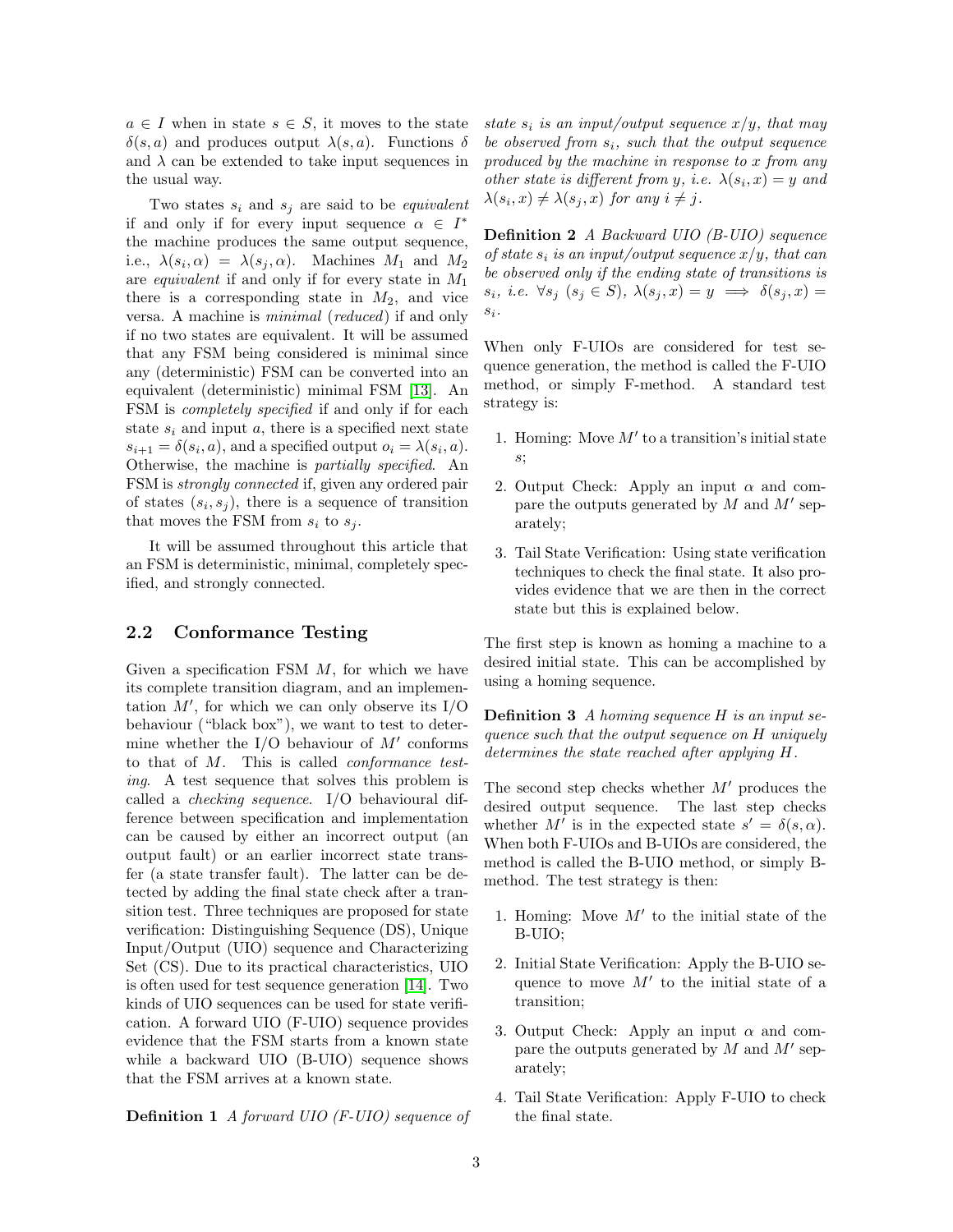The F-UIO is used to provide confidence that the tested transition arrives at a correct state while the B-UIO is used to increase the confidence that an assigned transition has been tested.

#### 2.3 Construction of UIOs

The problem of computing UIOs (F-) is NP-hard [\[14\]](#page-12-9). Lee et al. [\[14\]](#page-12-9) noted that F-UIOs can be constructed from some state splitting trees (SSTs). A state splitting tree is a rooted tree that is used to construct adaptive distinguishing sequences or F-UIOs from an FSM. Each node is associated with a set of states. Each node in the tree has a predecessor (parent) and successors (children). A tree starts from a root node and terminates at discrete partitions: sets that contain one state only. The predecessor of the root node, which contains the set of all states, is null. The nodes corresponding to a single state have empty successors. These nodes are also known as terminals. A child node is connected to its parent node through an edge labelled with characters. The edge implies that the set of states in the child node is partitioned from that in the parent node upon receiving the labelled characters. The splitting tree is complete if the partition is a discrete partition. Once a discrete partition is established, input/output sequence labelled on the path from the discrete partition node to the root node constitutes a F-UIO for the state related to this node. Figure [1](#page-3-1) illustrates an example of SST where partitions are generated when each state of an FSM responds to an input sequence aba respectively.



<span id="page-3-1"></span>Figure 1: A state splitting tree from an FSM

However, finding data to construct SSTs is also NP hard. Using metaheurisitic optimisation techniques (MOTs) such as genetic algorithms (GAs) and simulated annealing (SA) for the construction of UIOs (F-) is therefore suggested in ref. [\[6\]](#page-11-4) and [\[7\]](#page-12-16).

# <span id="page-3-0"></span>3 Problems of F- and B-Methods

#### 3.1 Problems of F-Method



<span id="page-3-2"></span>Figure 2: An FSM and its faulty implementation copied from [\[3\]](#page-11-1)

UIOs uniquely identify states in the specification FSM. The F-method is based on the assumption that UIOs generated from a specification FSM can uniquely identify the corresponding states in the IUT as well. This assumption is however not always true. A faulty example is copied from [\[3\]](#page-11-1) shown in Figure [2.](#page-3-2) In the specification FSM, sequence  $(b/1)(a/1)$  is a UIO for  $s_3$ . However, in the faulty implementation,  $s_1$  and  $s_3$  produce the same output  $(11)$  when responding to ba. The UIO loses its property of uniqueness in the IUT and fails to identify  $s_3$ . The problem is called *fault masking in* UIOs. The capability of a UIO to resist this problem is called its strength [\[18\]](#page-12-14). In UIO based test methods, the use of UIOs with low strength may lead to a test sequence that is not robust.

#### 3.2 Problems of B-Method

A B-UIO provides evidence that an FSM is currently in a known state, but does not show from which state it initially comes. A B-UIO may have several valid initial states that satisfy the definition of this B-UIO. An example is shown in Figure [3](#page-4-1) where the FSM (Table [1\)](#page-8-1) is defined in section [5.](#page-8-0) Sequence  $dccd$  is a B-UIO for  $s_0$ . It can be seen that the B-UIO sequence has 4 initial states  $(s_1, s_4, s_6, s_9)$  that satisfy the definition. If a B-UIO has more than one valid initial state and is chosen for a transition test, it is possible that a fault that occurred in the previous transition test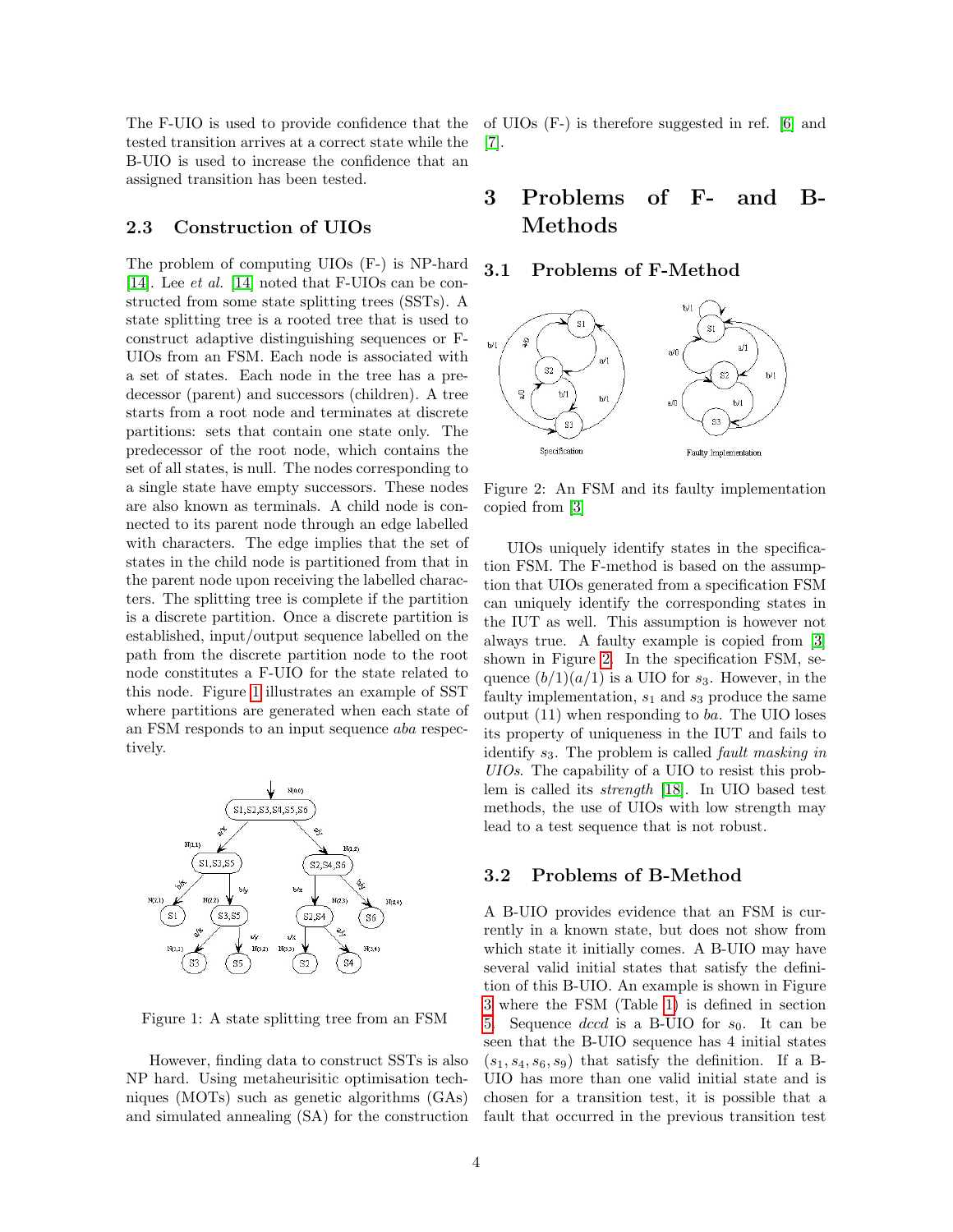

<span id="page-4-1"></span>Figure 3: "dccd/yyyy": BUIO of  $s_0$  in the FSM defined in table [1](#page-8-1)

is masked by this B-UIO. An example is illustrated



<span id="page-4-2"></span>Figure 4: Problem of B-UIOs

in Figure [4](#page-4-2) where the test segment for transition  $s_i \rightarrow s_j$  is formed by concatenating the input part of the B-UIO for  $s_i$  with input of this transition and the input part of the F-UIO for  $s_i$ . Suppose the B-UIO sequence chosen for  $s_i$  has more than one valid initial state while  $s_m$  and  $s'_m$  are both valid ones and, according to the specification FSM, the previous transition test should end up with  $s_m$ . If, in a faulty implementation, the tail state of the previous transition test happens to be in  $s'_m$ , the selected B-UIO for  $s_i$  will automatically mask this fault. This makes the test sequence less likely to detect this faulty implementation.

It can be noted that the fault masking problems described in the F-method may happen in the Bmethod as well since in the B-method, a transition test consists of a part that uses the F-UIO for the tail state verification. However, since the B-method not only verifies the tail state of a transition, but also checks the initial state, the robustness of a test sequence can be enhanced.

# <span id="page-4-0"></span>4 Improving Fault Coverage Using UIOCs

Lombardi et al. [\[16\]](#page-12-17) formalises the faulty implementations of UIOs into two basic types. In this section, we proposed solutions to overcome the associated problems.

#### 4.1 Basic Fault Types

Two basic fault types are formalised in Figure [5.](#page-4-3) In type 1, the tail state of the UIO in the implementation is different from that in the specification while in type 2 the UIO and its faulty implementation have an identical ending state. The following explains how the faults are masked.



<span id="page-4-3"></span>Figure 5: Types of faulty UIO

Suppose  $i_1i_2i_3i_4$  is the input sequence from a UIO for  $s_i$ . When the FSM is in  $s_i$  and receives  $i_1i_2i_3i_4$ , it produces  $o_1o_2o_3o_4$ , visiting  $s_j$ ,  $s_k$ ,  $s_m$ and  $s_n$  correspondingly. In type 1, a fault is caused by an erroneous state transfer  $s_i - > s'_j$  that has the same  $I/O$  as  $s_i->s_j$ . Instead of being in  $s_j$ , the FSM arrives at  $s'_{j}$ . If the following outputs are  $o_2o_3o_4$ , these outputs are then masking the state transfer fault. Suppose the following transition test is for a transition  $T : s_n \to s_x$ . If there exists another transition  $T': s_n^{\prime\prime} \rightarrow s_x$  that has the same  $I/O$  behaviour as T, and, rather than T, the transition  $T'$  is tested, the test sequence will therefore be unable to detect the fault in T.

In type 2, an erroneous transition  $s_i - \frac{s'}{j}$  that has the same  $I/O$  as  $s_i$  − >  $s_j$  occurs. This fault is masked first by an output  $o_2$  and then by another erroneous transition  $s_k^{\prime -} > s_m$  that has the same I/O behaviour as  $s_k - > s_m$ .

It can also be noted that the faulty implementations described in F-UIOs can be extended to that in B-UIOs by considering the tail states as initial states.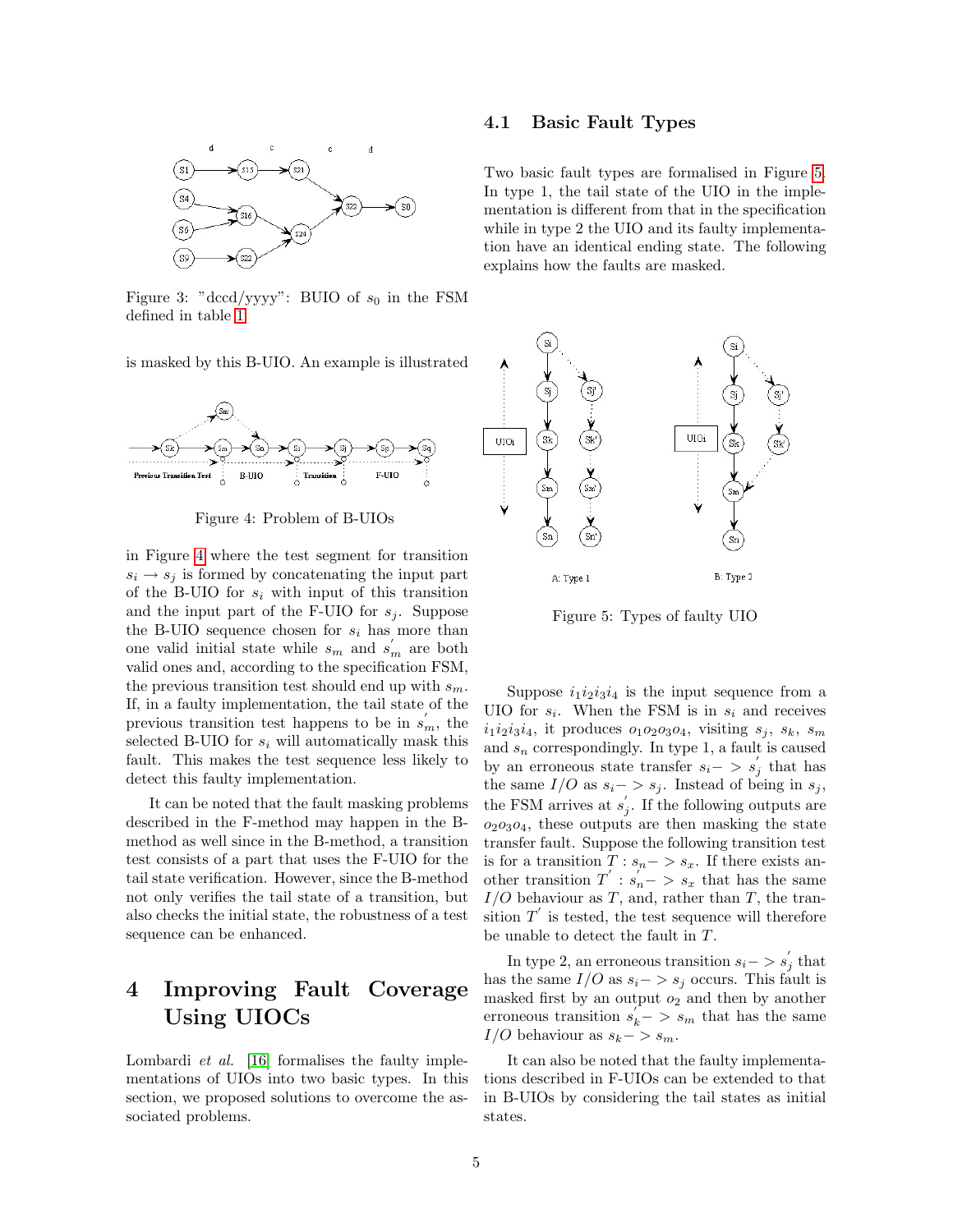

<span id="page-5-0"></span>Figure 6: Construction of a UIOC sequence

#### 4.2 Overcoming Type 1

In type 1, the ending state of a faulty UIO is different from that of its specification, and so one way to detect this error is to further verify it. This is illustrated in Figure [6.](#page-5-0) Suppose, according to its specification, an FSM should be in  $s_m$  after applying a UIO sequence  $U_{s_i}$  for  $s_i$ . To check whether the FSM is in  $s_m$ , a UIO sequence  $U_{s_m}$  for  $s_m$  is then applied, moving the FSM to  $s_q$ . If the input/output behaviour is identical to that described in the specification, it then provides evidence that the ending state of  $U_{s_i}$  ( $s_m$ ) is correct. A question then arises: how can we be sure that the FSM is in  $s_q$ ? A UIO sequence for  $s_q$  can be used to further check it. The procedure of repeating the verification for the ending state of a UIO gives evidence that all previous UIO sequences make the FSM arrive at correct ending states. However, the procedure of verifying the ending states of UIO sequences should terminate. UIOs should construct a unique input/output circuit (UIOC) to terminate the verification. The following will give a detailed explanation of the control scheme (Figure [6\)](#page-5-0).

Suppose  $U_{s_i}$  is a F-UIO for  $s_i$  and its ending state is  $s_m$ . By applying a F-UIO  $U_{s_m}$  for  $s_m$ , evidence is given, indicating that the FSM is previously in  $s_m$ . Continuing to apply F-UIO  $U_{s_p}$  for  $s_p$ , the I/O behaviour therefore provides evidence that the FSM arrives at  $s_q$ . Suppose that there exist a F-UIO  $U_{s_q}$  for  $s_q$  with tail state  $s_i$ , the application of  $U_{s_q}$  provides evidence for the correct arrival of  $s_q$ . The structure of the UIOC shows that, if the input sequence is executed more than one times, the  $I/O$  behaviour of  $U_{s_i}$  will repeat, which provides

evidence for the correct arrival of  $s_i$ . Thus, by constructing UIOC, each UIO provides evidence of the correct arrival of its previous UIO's tail state.

The control scheme shown in Figure [6](#page-5-0) is an ideal situation. In some applications, the complete UIOC may not be constructed. For example, instead of terminating at  $s_i$ , the last UIO sequence in the UIOC may make the FSM arrive at  $s_c$ , forming a gap between the tail state and  $s_i$ . When dealing with this situation, a shortest transfer sequence can be considered since the extended sequence of a UIO for a state is still a UIO. Meanwhile, when constructing UIOC, UIOs that result in a minimal gap between the tail state of the last UIO and  $s_i$  need to be considered. For instance, if there are two sets of UIOs where the first set moves the FSM to  $s_c$ while the other moves the FSM to  $s_b$ , the first set of UIOs is better than the other if the gap between  $s_c$  and  $s_i$  is shorter than that between  $s_b$  and  $s_i$ .

The UIOC can be constructed by using B-UIOs as well. Suppose, in Figure [6,](#page-5-0)  $U_{s_i}$ ,  $U_{s_m}$  and  $U_{s_q}$  are B-UIOs for  $s_m$ ,  $s_q$  and  $s_i$  correspondingly, then  $U_{s_q}$ provides evidence that the FSM is in  $s_i$  ( $U_{s_i}$  starts from  $s_i$ ),  $U_{s_m}$  provides evidence that the FSM is in  $s_q$  ( $U_{s_q}$  starts from  $s_q$ ) and  $U_{s_i}$  provides evidence that the FSM is in  $s_m$  ( $U_{s_m}$  starts from  $s_m$ ). Therefore, in a UIOC constructed by B-UIOs, each B-UIO provides evidence for the next B-UIO's initial state.

The advantages of using B-UIOs are that: 1. In a deterministic FSM, each state has at least one B-UIO; 2. A minimal FSM with  $n$  states has a homing sequence of length  $O(n^2)$  that can be constructed in time  $O(n^3)$ [\[13\]](#page-12-15), and B-UIOs can be derived from homing sequences by concatenating the input part of the homing sequence with a transfer sequence that moves the FSM from the tail state of a homing sequence to the target state.

Proposition 1 Given a deterministic, reduced and strongly connected finite state machine M, there exists at least one B-UIO sequence for each state of M.

Proof: In a minimal deterministic FSM, there exists at least one homing sequence  $H$  [\[13\]](#page-12-15). Suppose, when responding to  $H$  in some state  $s$ , the FSM ends up at state  $s_i$  and produces  $H_{(o)}$ ,  $H/H_{(o)}$  is a B-UIO for  $s_i$ . Given a state  $s_j$ ,  $s_i \neq s_j$ , there exists an  $I/O$  sequence  $L/L_{(o)}$  that moves the FSM from  $s_i$  to  $s_j$  since the FSM is strongly connected.  $I/O$ sequence  $HL/H_{(o)}L_{(o)}$  is a B-UIO for  $s_j$ .  $\Box$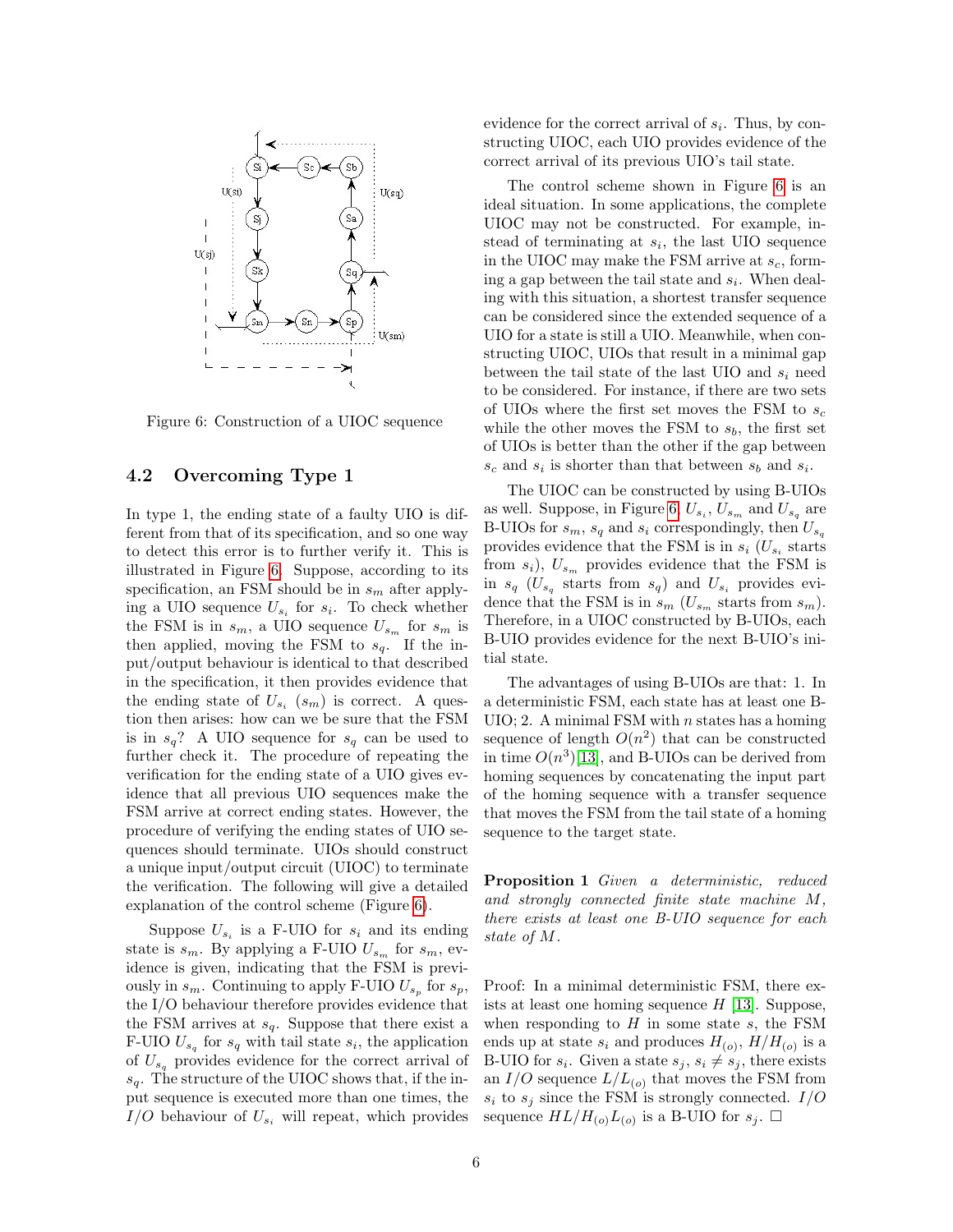Proposition 2 In a deterministic finite state machine, if an I/O sequence  $L_i/L_o$  is a F-UIO for  $s_i$ such that  $s_j = \delta(s_i, L_i)$  and  $L_o = \lambda(s_i, L_i)$ , then  $L_i/L_o$  is also a B-UIO for  $s_j$  with one valid initial state.

Proof: Suppose  $L_i/L_o$  is a F-UIO for  $s_i$  and, when responding to  $L_i$ , the FSM arrives at  $s_j$ . Since the FSM is deterministic,  $s_j$  is the only state reachable by  $L_i/L_o$  from  $s_i$ . Since  $L_i/L_o$  is the F-UIO for  $s_i$ ,  $L_i/L_o$  is a B-UIO for  $s_j$  with one valid initial state.  $\Box$ 

However, the UIOCs constructed by a complete set of B-UIOs may not be UIOs (F-). Therefore, before choosing the UIOCs for state verification, the uniqueness of the I/O sequences need to be checked. Only input/output sequences that form F-UIOs are used.

A UIOC can be constructed by using both F-UIOs and B-UIOs. It can be seen that the sequence formed by concatenating a F-UIO (head state is  $s_F$ ) with a B-UIO (tail state is  $s_B$ ) is a F-UIO for  $s_F$ and a B-UIO for  $s_B$ . In [\[23\]](#page-12-7) a UIOC was also used for state verification. A UIOC was constructed by using a F-UIO and B-UIO for a state. If the F-UIO and B-UIO do not naturally form a circuit (the tail state of the F-UIO is not the initial state of the B-UIO), a short transfer sequence is applied to complete it. It can be noted that, if the F-UIO and B-UIO form a circuit, the UIOC in [\[23\]](#page-12-7) is identical to that in this work. The construction of UIOCs in [\[23\]](#page-12-7) can be viewed as a special case of this work. However, if there exists a gap between the tail state of the F-UIO and the initial state of the B-UIO, a short transfer sequence has to be applied to complete the circuit. This may degrade the robustness of the UIOC.

This paper proposes a new method for generating UIOCs where the F-UIO and the B-UIO do not form a circuit. In section [5,](#page-8-0) we report the result of an experiment devised to compare the relative robustness of UIOCs that were constructed by the methods given in this paper and in [\[23\]](#page-12-7). The experimental results show that the UIOCs constructed according to the algorithm given in this paper are more robust than those constructed by the algorithm given in [\[23\]](#page-12-7).

The use of UIOCs for state verification will increase the length of a test sequence. When constructing a UIOC, if there exists more than one set of F-UIOs or B-UIOs that can form UIOCs, the set with the least number of elements should be used to get a UIOC with the minimal length. Meanwhile,

overlap among UIOs needs to be considered as well to further reduce the length.

#### 4.3 Overcoming Type 2

#### 4.3.1 Overlap Scheme

In type 2, a transfer fault may be masked by another transfer error. When constructing a UIOC, the consideration of overlaps among UIOs for internal states can help to overcome this problem. For example, in Figure [6,](#page-5-0)  $U_{s_i}$ ,  $U_{s_m}$  and  $U_{s_p}$  form a UIOC for  $s_i$ . If there exists  $U_{s_j}$  in the circuit that is a UIO for  $s_i$ , the chance that the UIOC fails to find type 2 fault can be reduced. If F-UIOs for all internal state's UIOs, say  $s_i$ ,  $s_k$  and  $s_m$ , are included in the UIOC, then the chance to fail to detect type 2 will be reduced.

#### 4.3.2 Internal State Sampling Scheme



<span id="page-6-0"></span>Figure 7: Sample an internal state

When constructing a UIOC for a state, internal states may not be verified. An alternative way to overcome type 2 is then to check internal states by adding additional observers that are self-loops. Figure [7](#page-6-0) shows the scheme where  $s_j$  is checked. In a faulty implementation, an observer may either make the FSM produce an erroneous output or arrive at an erroneous state that may be detected by the following verification. This helps to increase confidence that UIOCs constructed from specification FSM remains UIO (F-) in the IUT. Ideally, the observers are F-UIOs that are naturally loops. But if the F-UIO is too long, a shortest loop could be substituted for the function.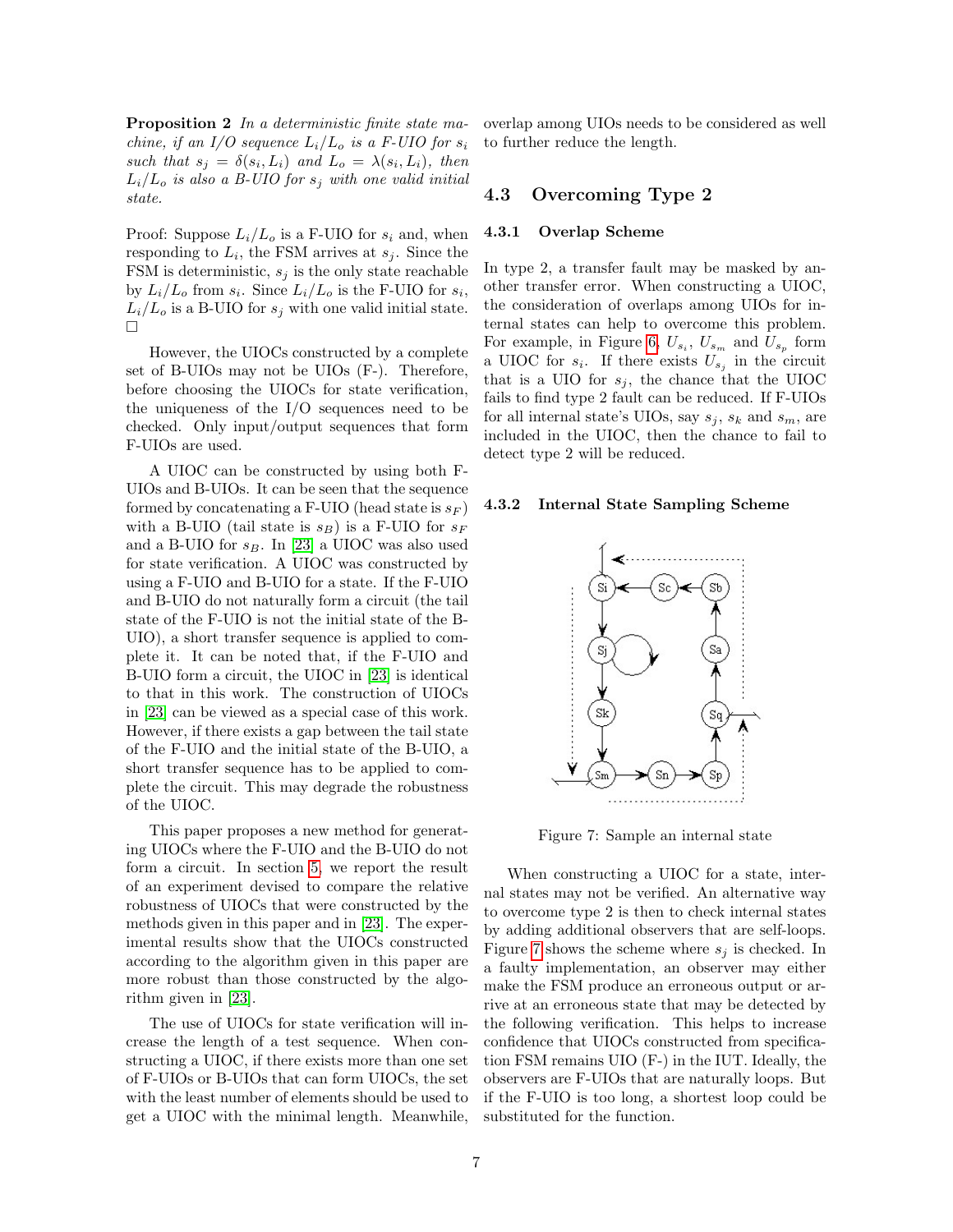**Definition 4** A loop sequence  $LS_i/LS_o$  for  $s_i$  is an I/O sequence such that  $s_i = \delta(s_i, LS_i)$  and  $LS_o = \lambda(s_i, LS_i).$ 

It would make the verification more robust if all internal states are checked by their observers. However, this will make the test sequence very long. Thus, instead of checking all, one state is selected for verification by the scheme shown in Figure [8.](#page-7-0) Suppose input sequence  $U_{s_i}$  is a F-UIO for state  $s_i$ . When responding to  $U_{s_i}$ , the FSM produces an output sequence  $O_{s_i}$  and gives a trace of  $s_j$ ,  $s_k$ ,  $s_l$ ,  $s_i'$ . Putting  $U_{s_i}$  to all other states, we get output sequences and traces correspondingly. Suppose, by comparing the output sequences, a common I/O area is found shown between two dotted lines. The area is said to be a highly dangerous area. State transfer error is likely to be masked in such an area. For example,  $s_i \rightarrow s_j$  might be replaced by  $s_i \rightarrow s_p$ . This mistake might be masked later by  $s_x \rightarrow s'_i$  or by  $s_q \rightarrow s_l$ . A state between  $s_j$  and  $s_l$  needs to be further checked by its observer. The middle state, namely  $s_k$ , is considered.



<span id="page-7-0"></span>Figure 8: Rule on selection of an internal state

#### 4.4 Construction of B-UIOs

B-UIOs might be considered for the construction of UIOCs. However, the reviewed literatures do not give a complete algorithm to construct B-UIOs. Although homing sequences can be applied as bases for the construction, the B-UIOs obtained might be long, which will increase the cost in the forthcoming test. Based on the studies of SST, we propose State Merging Tree (SMT) for the construction of B-UIOs.



<span id="page-7-1"></span>Figure 9: A state merging tree

Similar to a state splitting tree, a SMT is a rooted tree. Each node in a SMT contains a set of states where the root node contains the complete set of states and the discrete nodes (terminals) contain one state. A node is connected to its parent by an edge labelled with characters, indicating the situation of state merging. However, differences exist between SST and SMT where at each single input stage, the SST only cares about the initial state from which the current state came while the SMT takes not only the initial state, but also the current state into account. To give a further explanation, an example is shown in Figure [9](#page-7-1) where the FSM has 6 states, the input set is  $\{a, b\}$ , and the output set is  $\{x, y\}$ . Suppose, when responding to a,  $\{s_1, s_3, s_5\}$  produce x and arrives at  ${s_2, s_2, s_3}$ <sup>[1](#page-7-2)</sup>, while  ${s_2, s_4, s_6}$  produce y and arrive at  $\{s_3, s_3, s_1\}$ . *a* is said to merge  $s_1$  and  $s_3$  at  $s_2$  by producing x and to merge  $s_2$  and  $s_4$  at  $s_3$ by producing y. Two nodes are generated from the root node indicated by  $N(1, 1)$  and  $N(1, 2)$ . Continuing to input the FSM with b, if states reached from  $\{s_1, s_3, s_5\}$  by a arrive at  $\{s_3, s_3, s_3\}$  producing x or arrive at  $\{s_4, s_4, s_4\}$  producing y, ab is said to merge  $\{s_1, s_3, s_5\}$  at  $s_3$  by producing xx or  $\{s_1, s_3, s_5\}$  at  $s_4$  by producing xy. Two nodes rooted from  $N(1, 1)$  are then generated indicated by  $N(2, 1)$  and  $N(2, 2)$ . Once a discrete node such as  $N(2, 1)$  occurs, the path from the root node to  $N(2, 1)$  forms a B-UIO for the corresponding state (in this case,  $s_3$ ). By the nature of the tree,  $s_3$  is the only state that can be reached by this input/output sequence. If all of the terminal nodes are discrete nodes and all the input sequences defined by paths from the root node to terminal nodes are the same input sequence  $x$  then  $x$  is a homing sequence.

It can be seen that one SMT may not contain B-UIOs for the complete set of states. It may be necessary to generate several SMTs to provide the

<span id="page-7-2"></span><sup>&</sup>lt;sup>1</sup>Both  $s_1$  and  $s_3$  arrives at  $s_2$ . The set of ending states is actually  $\{s_2, s_3\}$ . However, to make the explanation clearer, all final states remain listed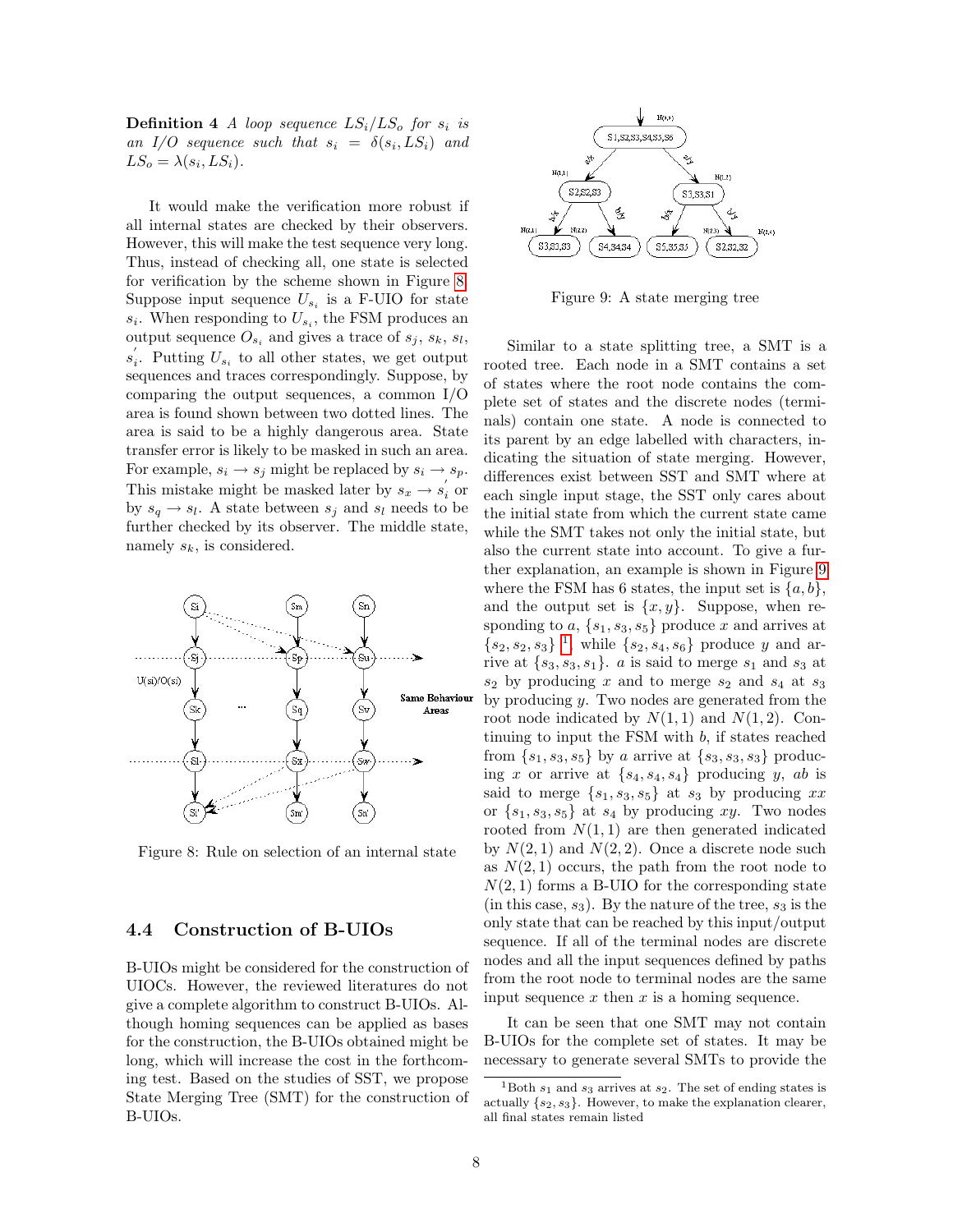B-UIOs for every state. Models proposed in [\[6,](#page-11-4) [7\]](#page-12-16) for the construction of F-UIOs can be extended for the construction of B-UIOs by examining the patterns of SMTs.

#### 4.5 Construction of UIOCs

The construction of UIOCs in this paper followed three schema: 1. A complete set of F-UIOs was used; 2. A mixed set of F-UIOs and B-UIOs was used. 3. A complete set of B-UIOs was used. When constructing a UIOC, the first scheme is considered. If a UIOC cannot be constructed by a complete set of F-UIOs, the second scheme will be considered. Only when the first and the second schema fail to construct a UIOC, will the third scheme be considered. All three schema should take the overlap or the internal state observation scheme into account. When the internal state observation scheme is used, a self-loop F-UIO (if the observed state has one) is first considered. However, if the F-UIO is too long, a loop sequence is substituted for the function. In this paper, if the length of a self-loop F-UIO of a state is greater than 4, a shorter loop sequence is then used for the observation of this state.

When the B-UIOs are used for the construction of a UIOC, those B-UIOs with fewer number of valid initial states should be used to avoid the fault masking problem caused by B-UIOs. When a UIOC is constructed by a complete set of B-UIOs, the UIOC may not be a UIO (F-). Therefore, before the UIOC is selected for the state verification, its uniqueness needs to be checked to make sure that it is a F-UIO.

## <span id="page-8-0"></span>5 Simulation

A set of experiments was devised to compare the test performance among F-, B-, and C-Method. In all our experiments, we are intended to use FSMs where the size of the state set and the input set are much higher than that of the output set. The structure of the FSMs could make the test harder. We believe that, in these kinds of FSMs, the UIOs for each state tend to be long and the problems of fault masking are likely to happen.

A randomly generated FSM is first defined in <sup>[2](#page-8-2)</sup>table [1.](#page-8-1) The system has 25 states while the input

|                  | a                | b                | $\overline{c}$   | d                |
|------------------|------------------|------------------|------------------|------------------|
| $s_0$            | $s_3$            | $\overline{y}$   | $\boldsymbol{x}$ | $s_{24}$         |
|                  | $\mathcal{Y}$    | $s_{12}$         | $s_{10}$         | $\boldsymbol{x}$ |
| $s_1$            | $s_4$            | $\boldsymbol{x}$ | $\boldsymbol{y}$ | Y                |
|                  | $\boldsymbol{x}$ | $s_{11}$         | $s_{23}$         | $s_{15}$         |
| $s_2$            | $s_{17}$         | $s_{9}$          | $\overline{y}$   | $s_{0}$          |
|                  | $\boldsymbol{x}$ | $\boldsymbol{x}$ | $s_{14}$         | $\boldsymbol{y}$ |
| $s_3$            | $s_{5}$          | $s_{0}$          | $\boldsymbol{x}$ | $s_{23}$         |
|                  | $\boldsymbol{x}$ | $\mathcal{Y}$    | $s_{13}$         | Y                |
| $s_4$            | $\boldsymbol{x}$ | $s_{18}$         | $s_{15}$         | $s_{16}$         |
|                  | $s_{20}$         | $\boldsymbol{x}$ | у                | Y                |
| $s_5$            | $s_3$            | $s_1$            | $s_{12}$         | $s_{20}$         |
|                  | Y                | $\boldsymbol{x}$ | $\boldsymbol{x}$ | Y                |
| $s_6$            | $s_1$            | $s_7$            | $\boldsymbol{x}$ | $s_{16}$         |
|                  | Y                | $\boldsymbol{x}$ | $s_{19}$         | Y                |
| $s_7$            | $s_{21}$         | $s_{24}$         | $s_{9}$          | $s_{6}$          |
|                  | $\boldsymbol{x}$ | $\boldsymbol{y}$ | y                | $_{x}$           |
| $\mathfrak{s}_8$ | $\overline{y}$   | $s_{12}$         | $\boldsymbol{x}$ | $s_{5}$          |
|                  | $s_{14}$         | $\boldsymbol{y}$ | $s_{18}$         | $\boldsymbol{x}$ |
| $\mathfrak{s}_9$ | $\boldsymbol{x}$ | $s_2$            | $s_{6}$          | $s_{22}$         |
|                  | $s_{15}$         | $\boldsymbol{y}$ | $\boldsymbol{y}$ | $\boldsymbol{x}$ |
| $s_{10}$         | $\boldsymbol{x}$ | $s_{19}$         | $s_{23}$         | $s_{8}$          |
|                  | $s_{11}$         | $\boldsymbol{y}$ | $\boldsymbol{y}$ | $\boldsymbol{x}$ |
| $s_{11}$         | $s_{17}$         | $s_{12}$         | $s_{0}$          | $s_{6}$          |
|                  | $\boldsymbol{x}$ | $\boldsymbol{x}$ | $\mathcal{Y}$    | $\boldsymbol{y}$ |
| $s_{12}$         | $s_{9}$          | $s_{13}$         | $s_{20}$         | $s_{1}$          |
|                  | $\boldsymbol{x}$ | $\overline{y}$   | $\boldsymbol{x}$ | $\overline{y}$   |
| $s_{13}$         | $s_{7}$          | $s_{4}$          | $\boldsymbol{x}$ | $\boldsymbol{y}$ |
|                  | $\boldsymbol{x}$ | $\boldsymbol{y}$ | $s_{10}$         | $s_{22}$         |
| $s_{14}$         | $s_8$            | $s_{3}$          | $s_{19}$         | $\boldsymbol{x}$ |
|                  | $\boldsymbol{x}$ | $\boldsymbol{y}$ | $\boldsymbol{y}$ | $s_{11}$         |
| $s_{15}$         | $s_{6}$          | $\boldsymbol{x}$ | $\boldsymbol{y}$ | $s_2$            |
|                  | $\boldsymbol{x}$ | $s_{17}$         | $s_{21}$         | $\boldsymbol{y}$ |
| $s_{16}$         | $s_{7}$          | $s_{20}$         | $s_{24}$         | $s_4$            |
|                  | Y                | $\boldsymbol{y}$ | $\boldsymbol{x}$ | $\boldsymbol{x}$ |
| $s_{17}$         | $s_{15}$         | $\boldsymbol{x}$ | $s_2$            | $s_{8}$          |
|                  | $\boldsymbol{y}$ | $s_{13}$         | $\boldsymbol{x}$ | $\boldsymbol{y}$ |
| $s_{18}$         | $\boldsymbol{x}$ | $s_5$            | $s_{20}$         | $s_{10}$         |
|                  | $s_{16}$         | Y                | $\boldsymbol{x}$ | ' Y              |
| $s_{19}$         | $\boldsymbol{x}$ | $\boldsymbol{y}$ | $s_{9}$          | $\boldsymbol{x}$ |
|                  | $s_{23}$         | $s_{11}$         | y                | $s_{18}$         |
| $\sqrt{s_{20}}$  | $\mathcal{Y}$    | $\boldsymbol{x}$ | $\boldsymbol{y}$ | $s_7$            |
|                  | $s_{14}$         | $s_{21}$         | $s_{17}$         | $\boldsymbol{x}$ |
| $s_{21}$         | $s_4$            | $\boldsymbol{x}$ | $s_{22}$         | $\sqrt{s_{1}}$   |
|                  | $\boldsymbol{x}$ | $s_{16}$         | $\boldsymbol{y}$ | $\boldsymbol{y}$ |
| $s_{22}$         | $\boldsymbol{x}$ | $s_2$            | $s_{24}$         | $s_0$            |
|                  | $s_{10}$         | $\boldsymbol{x}$ | $\boldsymbol{y}$ | $\boldsymbol{y}$ |
| $s_{23}$         | Y                | $\boldsymbol{x}$ | $s_{13}$         | $s_3$            |
|                  | $s_{18}$         | $s_{21}$         | $_{x}$           | Y                |
| $s_{24}$         | $s_{14}$ /       | $s_{5}$          | $s_{22}$         | $s_{8}$          |
|                  | $\boldsymbol{y}$ | $\boldsymbol{y}$ | $\boldsymbol{x}$ | $\boldsymbol{x}$ |

<span id="page-8-1"></span>Table 1: Specification FSM

set is  $\{a, b, c, d\}$  and the output set is  $\{x, y\}$ . The FSM is reduced, deterministic and completely specified. There are  $4 \times 25 = 100$  transitions. A mutant (faulty implementation) is generated by modifying a transition. The selected transition is changed either on its output or the ending state. There are  $100 \times 24 + 100 = 2,500$  mutants. Test sequences are generated with the F-, the B- and the (new) Cmethod separately and then used to check all these mutants. To make the explanation clear, the test sequences generated with the F-, the B- and the C-method are called F-, B- and C- sequence correspondingly. By the end of experiment, we found that 199 mutants passed the F-sequence, 3 passed the B-sequence and none of them passed the Csequence. This result suggests that the B-method is better than the F-method, which is consistent with the work of [\[22\]](#page-12-6).

However, there are still 3 mutants that passed the B-sequence but were found by the C-sequence. Six examples of faulty implementations where 3 passed the F-sequence and 3 passed B-sequence

<span id="page-8-2"></span><sup>&</sup>lt;sup>2</sup>Contents in the first row are inputs.  $s_i$ :  $s_j/y$  means that, when the FSM is in  $s_i$  and receives an input shown in the first row, it moves to  $s_i$  and produces  $y$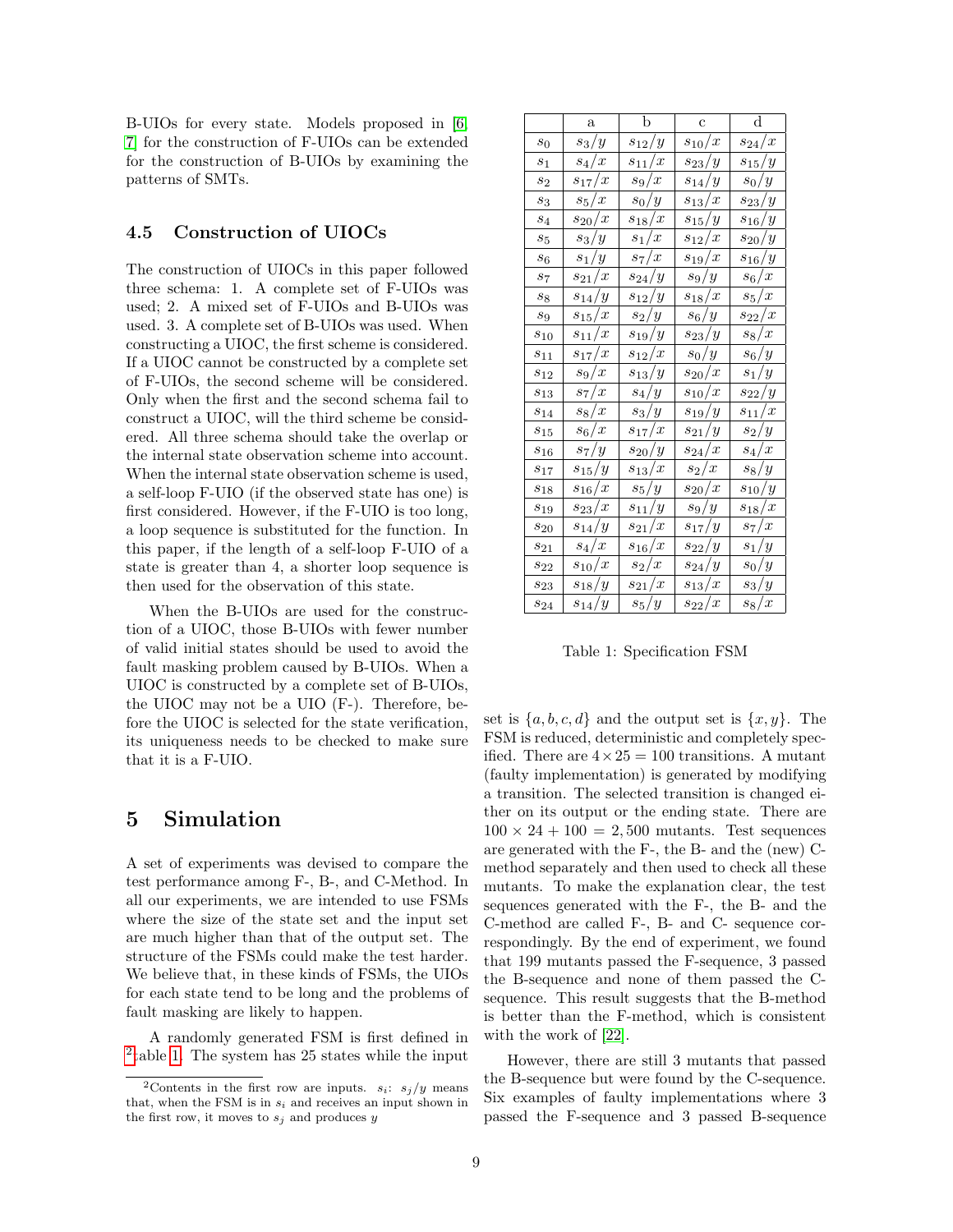| Methods | Specification                       | Mutants                             |
|---------|-------------------------------------|-------------------------------------|
|         | $s_4 - (a/x) \rightarrow s_{20}$    | $s_4 - (a/x) \rightarrow s_7$       |
| $F-$    | $s_5 - (a/y) \rightarrow s_3$       | $s_5 - (a/y) \rightarrow s_{23}$    |
|         | $s_{24} - (d/x) \rightarrow s_8$    | $s_{24} - (d/x) \to s_0$            |
|         | $s_{18} - (c/x) \rightarrow s_{20}$ | $s_{18}-(c/x)\rightarrow s_8$       |
| B-      | $s_{18} - (c/x) \rightarrow s_{20}$ | $s_{18} - (c/x) \rightarrow s_{24}$ |
|         | $s_{23} - (d/y) \to s_3$            | $s_{23} - (d/y) \rightarrow s_{23}$ |

<span id="page-9-0"></span>Table 2: Examples of faulty implementations that F- and B-methods fail to detect

are shown in Table [2.](#page-9-0) This result suggests that the test sequence generated with the C-method is more robust than that with the B-method. We also compared the lengths of the test sequences. They are 506 (F-sequence), 915 (B-sequence) and 1015 (C-sequence). Comparing to the F-method, the Bmethod increases the length roughly by 45% while the C-sequence is approximately 10% longer than the B-sequence. We then increased the length of Fsequence and B-sequence to 1015 by adding input characters that were randomly selected from the input set. The experiment was repeated 10 times and the best result was selected. The final result showed that 89 mutants passed the extended Fsequence, and both the extend F- and B- sequences failed to find the three mutants that passed the test in the previous experiment. This experiment suggested that, although extending the F-sequence to a certain length may help to improve its ability to find more errors, it is still less robust than the Bsequence and the C-sequence.

| <b>FSM</b>                                 | F-Num | ∣ C-Num |
|--------------------------------------------|-------|---------|
| $s_{18} - (c/x) \rightarrow s_{20}/s_8$    |       |         |
| $s_{18} - (c/x) \rightarrow s_{20}/s_{24}$ |       |         |
| $s_{24} - (d/x) \rightarrow s_8/s_0$       | 5     |         |
| $s_5 - (a/y) - \frac{1}{2}s_3$             | 5     |         |
| $s_5 - (c/x) \rightarrow s_{12}/s_{18}$    |       |         |

<span id="page-9-1"></span>Table 3: Numbers of F-UIOs and UIOCs that lost the property of uniqueness in the faulty implementations

The numbers of F-UIOs and UIOCs that lost the property of UIOs in the faulty implementations was also studied. Five mutants were chosen for the experiment. Test results are shown in Table [3](#page-9-1) where  $s_{18} - (c/x) \rightarrow s_{20}/s_8$  indicates that a mutant was generated by changing the ending state  $s_{20}$ to  $s_8$  while F-Num and C-Num show the numbers of F-UIOs and UIOCs that are no longer UIOs in the faulty implementations. From the table it can be seen that no UIOCs lost the property of UIOs but some F-UIOs did. The experiment suggested that the UIOCs provided by the algorithm given in this paper are more robust than F-UIOs.

An experiment was designed to compare the UIOC (constructed by the algorithm in this paper) with the F-UIO that are constructed by two shortest F-UIOs where one is used to verify the state under the test while the other to verify the tail state of the previous F-UIO. Experimental result showed that 47 mutants passed the sequence generated with the latter scheme. Comparing to the F-sequence and the randomly extended F-sequence, the test sequence generated by using two F-UIOs finds more faults, but is still less robust than the test sequence generated with C-method.

Next, the robustness of UIOCs that were constructed with different schema was compared. Four sets of UIOCs were used. One set was constructed by F-UIOs or B-UIOs, taking the overlap scheme or the internal state observation scheme into account. When only B-UIOs were used to construct a UIOC, the uniqueness of the UIOC was checked to make sure that it is a UIO (F-); one set was constructed by a complete set of F-UIOs, without using the overlap or the internal state observation scheme; one set was constructed by using F-UIOs and B-UIOs that can naturally form circuits; the last was constructed by using F-UIOs and B-UIOs that cannot form circuits. A set of transfer sequences was added to complete the circuits. The experimental showed that 4 mutants passed the UIOC sequence generated using F-UIOs, B-UIOs and transfer sequences; 1 passed the UIOC sequences generated using a complete set of F-UIOs without using overlap or internal observation scheme; 1 passed the UIOC using F-UIOs and B-UIOs without using overlap or internal state observation scheme. The latter two sequences failed to find the same mutant. It can be seen that test sequence generated using F-UIOs, B-UIOs and a set of transfer sequences showed even worse test performance than those generated with B-method. The result suggested that UIOCs constructed by the algorithm given in [\[23\]](#page-12-7) (using transfer sequences to complete the circuits) are less robust than those that were constructed by the algorithm given in this paper. Comparing to the test results of corresponding test sequences, it can be suggested that the use of the overlap or the internal state observation scheme is likely to make the UIOCs more robust.

We also investigated the test performance of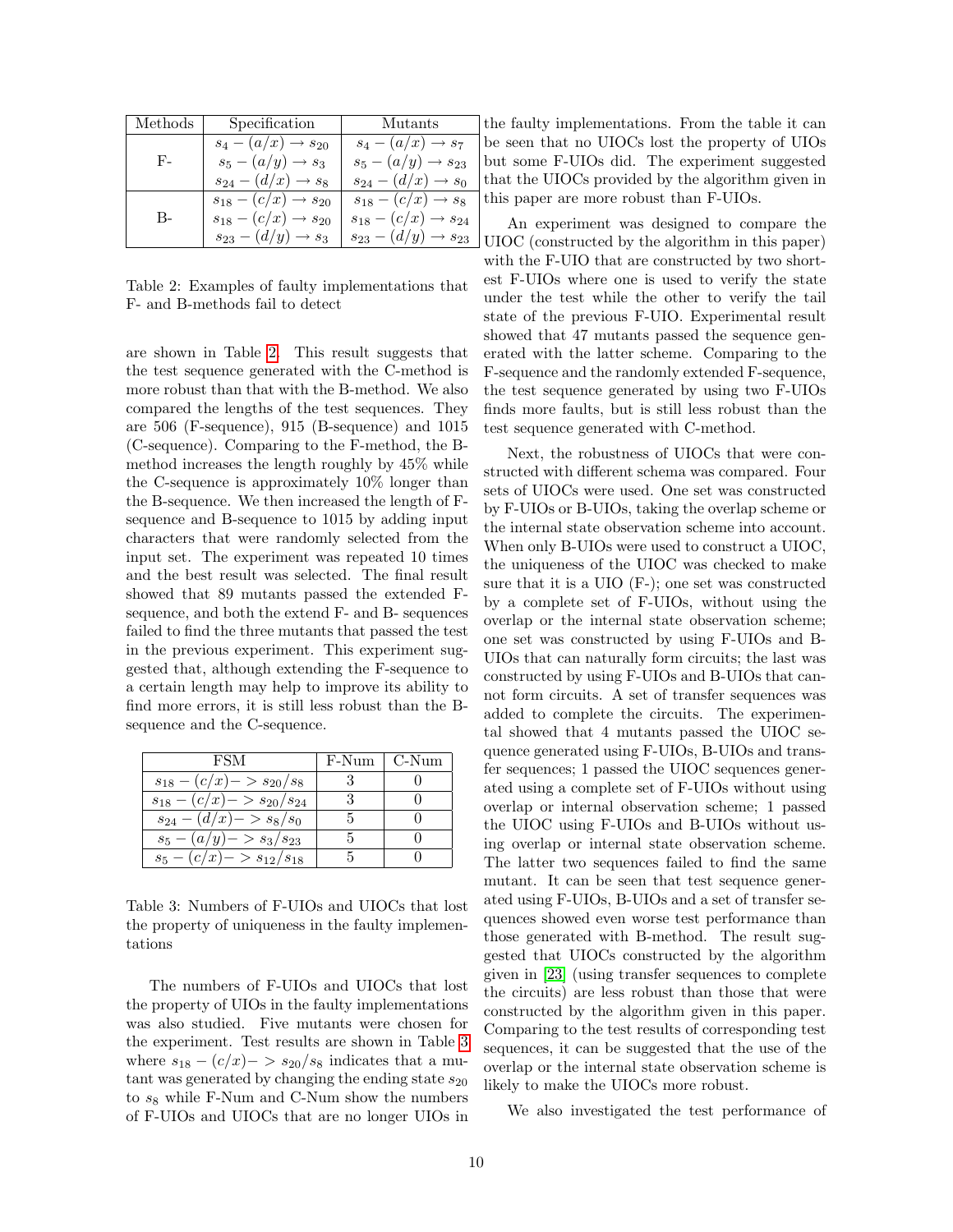the F-UIO, B-UIO and UIOC methods when applied to FSMs with different numbers of states. All FSMs are randomly generated. They are completely specified, deterministic and strongly connected. The input set and the output set for all FSMs are  $\{a, b, c, d\}$  and  $\{x, y\}$ . All UIOCs constructed by a complete set of B-UIOs are verified to be F-UIOs. The experiment result is shown in Table [4.](#page-10-0) The table shows no significant relationship between the number of states and the number of mutants that passed the test, which indicates that the quality of testing is not only determined by the test method, but also determined by the structure of systems. But it can still be seen that, for all FSMs tested, test sequences generated with the C-method is better than or equal to others. In the experiments, there are  $20 \times 4 + 20 = 100, 400$ , 900, 1600, 2500, 3600, 4900 and 6400 mutants in the FSMs with 5, 10, 15, 20, 25, 30, 35 and 40 states respectively. Therefore, the total number of mutants in the experiments is 30390. Three mutants passed the C-sequences, which implies that C-method achieves 99.99% fault coverage in the experiments.

| <b>States</b>   | F-method |   | B-method   C-method |
|-----------------|----------|---|---------------------|
| 5               |          |   |                     |
| 10              |          |   |                     |
| 15              |          |   |                     |
| 20              | 17       |   |                     |
| $25\,$          | 199      | ๑ |                     |
| $30\,$          |          |   |                     |
| $\overline{35}$ | 156      |   |                     |
|                 |          |   |                     |

<span id="page-10-0"></span>Table 4: Mutants that pass the tests

The mutants that passed the C-sequences from different systems were also checked with their specification FSMs and found that they were not equivalent to the specification FSMs. The mutant that passed the C-sequence in the FSM with 10 states was studied. In the implementation, transition  $tr_{14}=s_3-(c/y)-s_4$  is mutated by changing  $s_4$  to  $s<sub>3</sub>$ . All UIOC sequences generated from the specification FSM were then checked for the uniqueness in the IUT. When applying the input part of the UIOC sequence for  $s_4$ , we found bother  $s_3$  and  $s_4$ produced the same output. Thus, UIOC sequence for  $s_4$  loses the uniqueness in the IUT and fails to identify  $s_4$ . Figure [10](#page-10-1) shows the sequences of transitions traversed by this UIOC sequence in the specification FSM and the faulty implementation



<span id="page-10-1"></span>Figure 10: UIOC sequence for  $s_4$  in the FSM with 10 states and the faulty implementation that causes the fault masking in the UIOC sequence

respectively. By examining the structures of all UIOC sequences, we found that none of the UIOC sequence traverses transition  $tr_{14}$ . This determines that the faulty implementation of  $tr_{14}$  is less likely to be detected in the stages of internal state verification, which reduces the chance on finding this error. From figure [10](#page-10-1) it can also be noted that faulty implementation of  $tr_{14}$  ends up at the state that is exactly the first state,  $s_3$ , that the UIOC sequence traverses when it is applied to verify  $s_4$ . If the faulty implementation of  $tr_{14}$  ends up at another internal state of the UIOC sequence, the fault may be detected by the internal state verification. However, the fault occurs before the process of internal state verification starts. Since the  $tr_{14}$ holds the same I/O behaviour as that of transition  $s_4 - (c/y) \rightarrow s_3$ , the fault is likely to be masked in the C-sequence. This work did not provide solutions to overcome the problem. Future work will address it.

| <b>States</b> | $F$ -method | B-method | C-method |
|---------------|-------------|----------|----------|
| 5             | 88          | 160      | 98       |
| 10            | 198         | 338      | 351      |
| 15            | 290         | 484      | 502      |
| 20            | 398         | 687      | 670      |
| 25            | 506         | 915      | 1015     |
| 30            | 684         | 1137     | 1123     |
| 35            | 740         | 1315     | 1339     |
| 40            | 857         | 1521     | 1568     |

<span id="page-10-2"></span>Table 5: Lengths of the test sequences

The lengths of test sequences generated with F-, B- and C-methods were also compared. Table [5](#page-10-2) shows the lengths of test sequences for different systems. It can be seen that the sequences generated with the F-method are always shorter than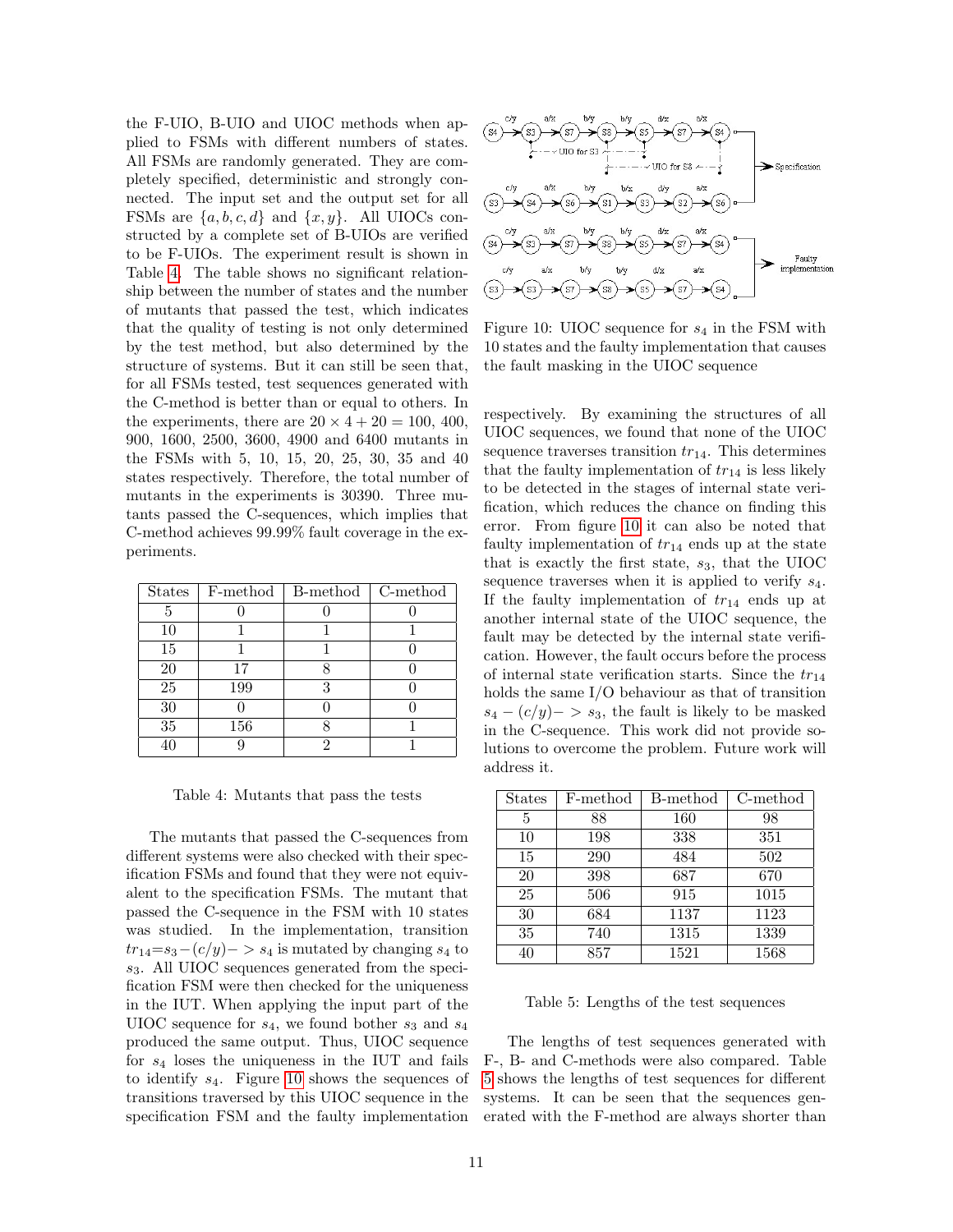that with the B- and the C-method. However, test sequences generated with the C-method are not always longer than that with the B-method. In the majority of studies, the C-sequences were slightly longer than the B-sequence while in some cases such as the FSM with 20 states the C-sequence was shorter than the B-sequence.

## <span id="page-11-3"></span>6 Conclusion

This paper investigated the problem of fault masking in UIOs. Based on the work of [\[16\]](#page-12-17), two basic types of fault masking involving UIOs were formalised. A new type of UIOC was proposed to overcome the two fault types. When constructing a UIOC sequence, by further checking the tail state of a UIO, type 1 in the faulty implementation may be avoided while by introducing the overlap scheme and internal state observation scheme, type 2 may be avoided. The procedure of verifying the ending states of UIOs was terminated by the construction of circuits where every UIO provides evidence for the correctness of the previous UIO's tail state.

A set of experiments was designed to study the test performance. Experimental results showed that many more faulty implementations passed the F-sequence than the B-sequence. This suggested that the B-method was more robust than the Fmethod, which is consistent with the work in [\[22\]](#page-12-6); meanwhile, in the experiment, no faulty implementation passed the C-sequence, which suggested that the C-method is more robust than the F-method and the B-method.

Performance of UIOCs constructed by the algorithm given in this paper and in [\[23\]](#page-12-7) was also compared. Experimental results showed that UIOCs constructed by the algorithm given in [\[23\]](#page-12-7)(using transfer sequence to complete a circuit) were less robust than those constructed by the algorithm given in this paper. Experimental results also suggested that the use of the overlap or internal state observation scheme is likely to make the UIOCs more robust. In this work, internal state observation scheme considered the sampling of one internal state of a UIO sequence. If a UIO sequence is comparatively long, in order to increase the test confidence, more than one state might be considered for observation. In future work, more studies will be proceeded to investigate the effectiveness of internal sampling scheme.

A set of FSMs was devised to compare the test performance among different methods. Experimental results showed that the (new) C-method was consistently better than or equal to the F-method and the B-method. In the devised experiments, the (new) C-method achieved more than 99.99% fault coverage. It also showed that the C-sequences were not always longer than the B-sequences. In the majority of studies, the C-sequences were slightly longer than the B-sequence while in some cases, the C-sequences were shorter than the B-sequences.

However, it has also be noted that a few of faulty implementations passed the C-sequences in the experiments. More work needs to be carried on to study the facts that cause the failure of Csequences.

### References

- [1] I. Ahmad, F.M. Ali, and A.S.Das, "LANG algorithm for constructing unique input/output sequences in finite-state machines", IEE Proceedings - Computers and Digital Techniques, vol. 151, pp.131-140, 2004.
- <span id="page-11-0"></span>[2] A.V.Aho, A.T.Dahbura, D.Lee and M.U.Uyar, "An Optimization Technique for Protocol Conformance Test Generation Based on UIO Sequences and Rural Chinese Postman Tours", IEEE Transaction on Communications, vol.39, No.3, pp.1604-1615, 1991.
- <span id="page-11-1"></span>[3] W.Y.L.Chan, S.T.Vuong, and M.R.Ito, "An improved protocol test generation procedure based on UIOs", ACM SIGCOMM Computer Communication , Vol.19, No.4, pp.283-294, 1989.
- <span id="page-11-2"></span>[4] T.S.Chow, "Testing Software Design Modelled by Finite State Machines", IEEE Transactions On Software Engineering, Vol. 4, No.3, pp. 178-187, 1978.
- [5] R.Dssouli, K.Saleh, E.Aboulhamid, A.En-Nouaary and C.Bourhfir, "Test development for communication protocols: towards automation", Computer Networks, Vol.31, No.17, pp.1835-1872, 1999.
- <span id="page-11-4"></span>[6] Q.Guo, R.M.Hierons, M.Harman and K.Derderian, "Computing unique input/output sequences using genetic algorithms", 3rd International Workshop on Formal Approaches to Testing of Software (FATES2003), in LNCS, Vol. 2931, pp. 164-177, 2004.